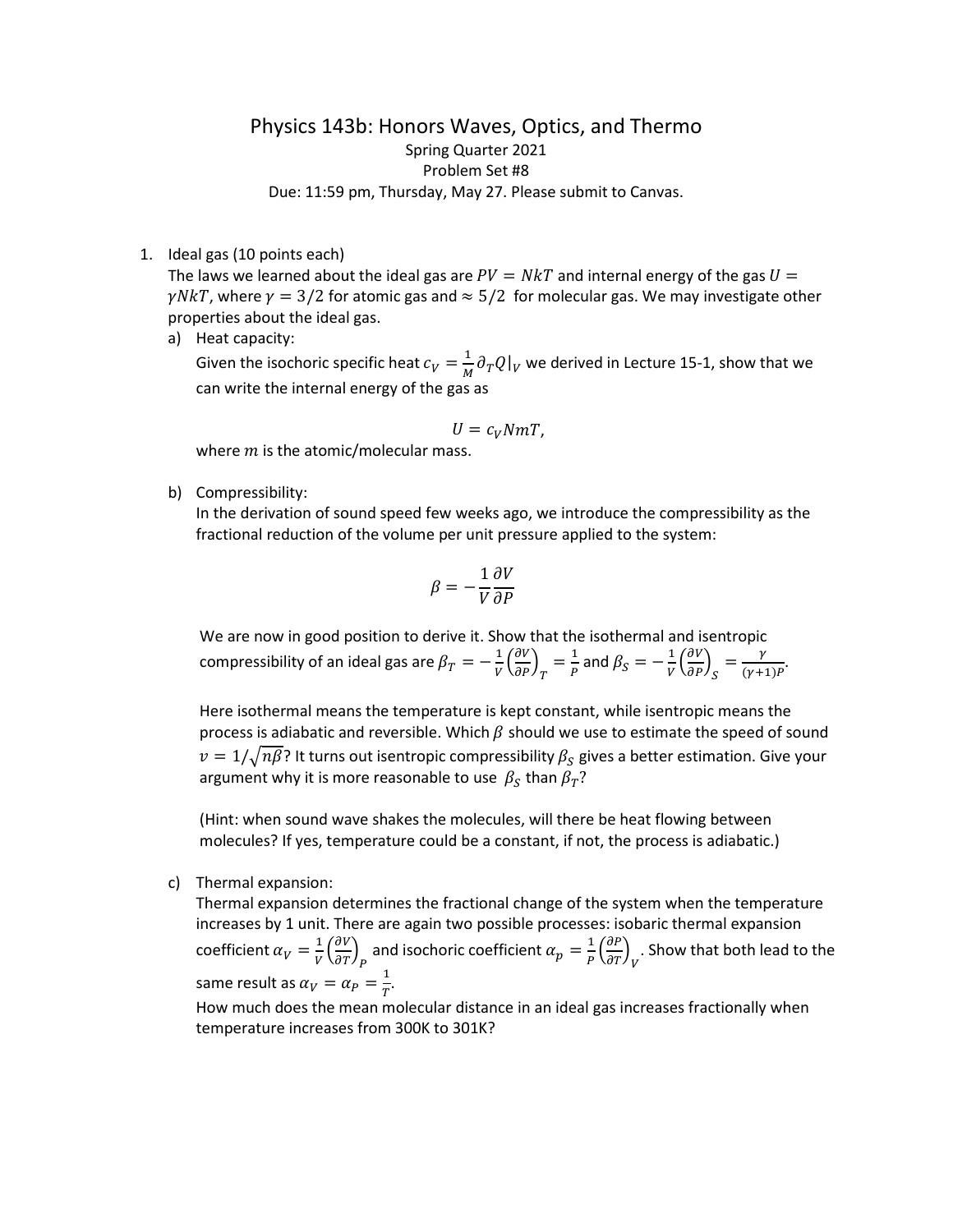- 2. From ideal gas law to entropy (10 points each) Consider a system with energy U can exchange energy with the environment in two ways  $\Delta U =$  $\Delta Q - P \Delta V$  including heat exchange  $\Delta Q = T \Delta S$  and mechanical work exchange  $-P \Delta V$ .
	- a) An adiabatic process is the process that forbids heat exchange  $\Delta Q = 0$ . Assuming the system is described by the ideal gas law  $PV = NkT$  and  $U = \gamma NkT$ , show that an adiabatic process is described by  $PV^{(\gamma+1)/\gamma} = C$  and argue that the constant C is related to the entropy  $S$ .
	- b) To understand the relationship between adiabatic process and entropy, we first try to determine entropy of an ideal gas. Use  $dU = TdS - PdV$  and show that the entropy difference between the system in state 1 with pressure  $P_1$ , volume  $V_1$  and in state 2 with pressure  $P_2$ , volume  $V_2$  is given by

$$
S_2 - S_1 = c_v N m \ln \frac{P_2 V_2^{(\gamma + 1)/\gamma}}{P_1 V_1^{(\gamma + 1)/\gamma}}.
$$

Hint: Recast the equation as a differential equation  $dS = \frac{dv}{T} - \frac{Pdv}{T}$ . Then use the ideal gas law to replace  $U$  in terms of  $P$  and  $V$ , and then integrate the differential equation.

c) Show that this result is compatible with the Sackur-Tetrode equation for  $\gamma=3/2$ .

$$
S = Nk \ln \frac{V}{N} \left(\frac{4\pi m}{3h^2} \frac{U}{N}\right)^{3/2}
$$

Hint: This derivation yields Planck constant h. One may only imagine that Mr. Dr. Sackur could have determined the value of *h* few decades before Max Planck.

d) Determine the explicit form of the constant  $C$  in terms of the entropy  $S$ .

- 3. Maxwell-Boltzmann distribution (10 points each) A great insight from Maxwell is that the velocity distribution of molecules in an ideal gas with mass m and velocity  $\vec{v} = (v_x, v_y, v_z)$  is given by  $P(\vec{v}) = p(v_x)p(v_y)p(v_z)$ , where  $p(x) \propto$  $e^{-mx^2/2kT}$  is the Maxwell-Boltsmann distribution
	- a) Given the probability conservation condition  $\int_{-\infty}^{\infty} p(x) dx = 1$  for a stochastic variable x, determine the explicit form of  $p(x)$  and  $P(\vec{v})$ .
	- b) Show that the probability distribution of P(v), where  $v = |\vec{v}| > 0$  is the absolute value of the molecular velocity, is given by

$$
p(v) = \left(\frac{m}{2\pi kT}\right)^{3/2} 4\pi v^2 e^{-mv^2/2kT},
$$

which is the most common form of Maxwell-Boltzmann distribution.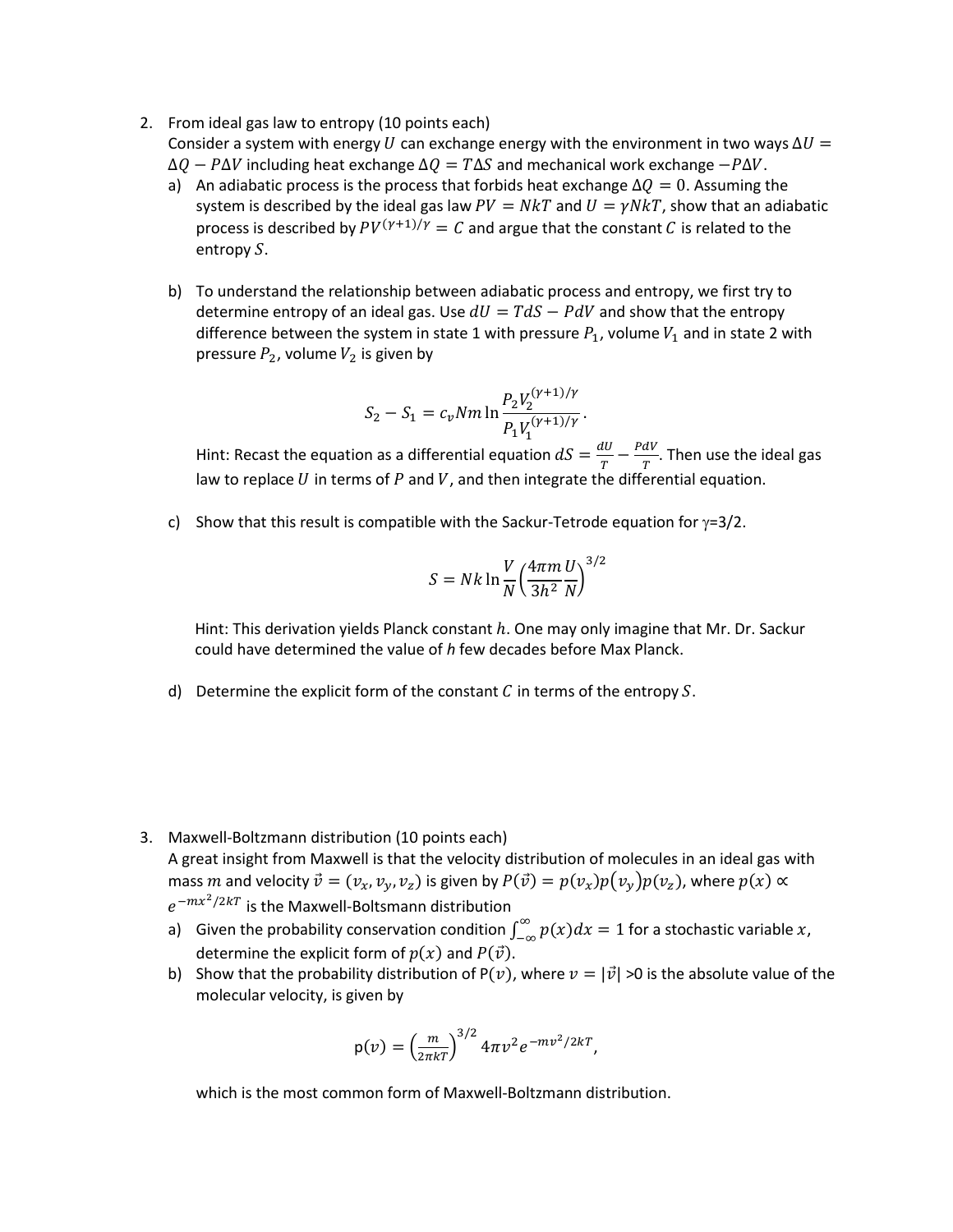Hint: A coordinate transform from Cartesian coordinate  $(x, y, z)$  to spherical coordinate should satisfy probability conservation. Assume the probability to find a particle in space within a small volume element dv is  $dP = P(\vec{r})dv$ , the same probability should be found in a new coordinate system, namely,

$$
dP = P(\vec{r})dxdydz = P(\vec{r})r^2 \sin\theta dr d\theta d\phi \equiv P(r,\theta,\phi)dr d\theta d\phi.
$$

e) Determine the root-mean-square velocity  $v_{rms} = \sqrt{}$  and show that  $v_{rms} = \sqrt{\frac{3kT}{m}}$  is consistent with the equipartition theorem. Compare the velocity to the sound speed, can one possibly heat up the gas enough such that the rms molecular velocity is higher than the sound velocity  $v_p = \frac{1}{\sqrt{n\beta}}$ ?

4. Refrigeration (10 points each)

Refrigerator is a device that receives energy (electricity) from the Source of work (power plant) in order to extract energy from the Heat source (food in the fridge) at a lower temperature Tc and deliver the energy into the Heat sink (atmosphere) at a higher temperature  $T_H$ .



a) Compare the above process with an engine, we find that the above process is essentially a Carnot cycle running in reverse. Determine how much energy W is demanded in order to extract one Joule of energy from the cold source.

Hint: Calculate  $\frac{\Delta W}{\Delta Q_c}$  according to the definition in the diagram. You may just use the results we derived in Lecture 15-2 and assume the processes are now running backwards. Show the result in terms of the temperatures  $T_H$  and  $T_C$ .

b) Your fridge keeps the food at around 40 F, while the ambient temperature is 72 F. How many Joules of electricity are needed to remove 1 Joule of energy from the food in the fridge?